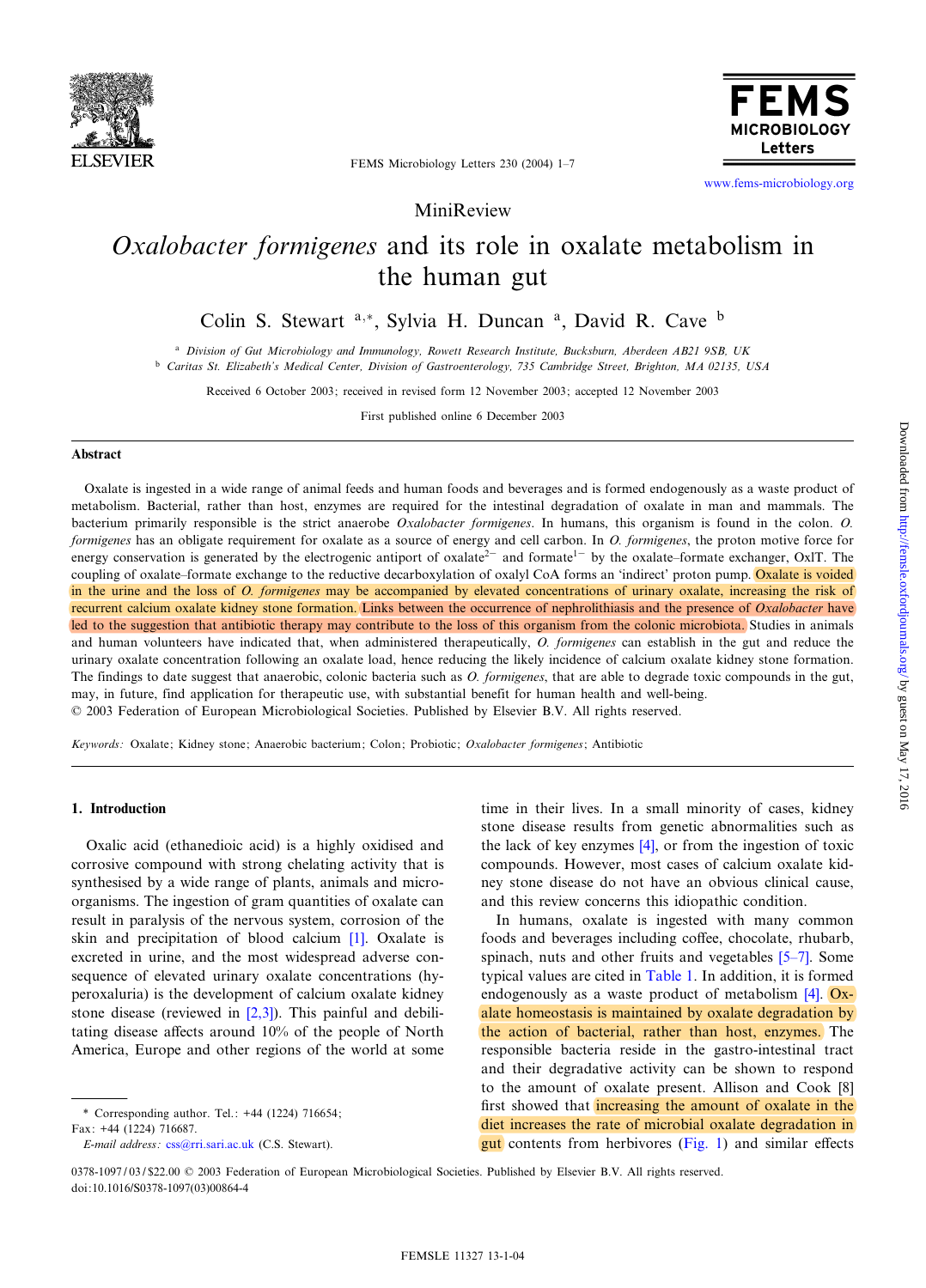<span id="page-1-0"></span>

| Table 1                       |  |  |
|-------------------------------|--|--|
| Oxalate content of some foods |  |  |

| Food                                   | Mean oxalate (mg 100 g <sup>-1</sup> ) | Range (mg 100 g <sup>-1</sup> ) |  |
|----------------------------------------|----------------------------------------|---------------------------------|--|
| Wheat bran                             | 130                                    | $84 - 193$                      |  |
| Wholewheat bread                       | 27                                     | $25 - 29$                       |  |
| French fries (oven-bake, frozen)       | 22                                     | $20 - 23$                       |  |
| Tomatoes                               | $\mathcal{L}$                          | $2 - 13$                        |  |
| Chocolate (Hershey)                    | 58                                     | $50 - 67$                       |  |
| Chocolate (cream, Swiss)               | 34                                     | $21 - 43$                       |  |
| Potatoes                               | 18                                     | $6 - 29$                        |  |
| Sweet potatoes (yams)                  | 29                                     | $0.2 - 87$                      |  |
| Rhubarb                                | 450                                    | 379-511                         |  |
| Peanuts (raw)                          | 72                                     | $44 - 105$                      |  |
| Almonds (raw)                          | 192                                    | $160 - 238$                     |  |
| Tea $(2 \text{ g in } 100 \text{ ml})$ | ┑                                      | Not recorded                    |  |
| Spinach                                | 794                                    | 537-987                         |  |

have also been recorded in humans  $[9-11]$ . The bacterium believed to be primarily responsible for oxalate breakdown in these animals and humans is the anaerobe Oxalobacter formigenes [\[12\]](#page-5-0). It now seems that O. formigenes contributes to oxalic acid homeostasis and that its absence may predispose individuals to idiopathic calcium oxalate kidney stone disease (reviewed in [\[13\]\)](#page-5-0). This leads to the intriguing possibility that re-colonising these deficient individuals with O. formigenes might provide protection against recurrent kidney stone disease.



alate degradation in samples from the gut of animals and human faeces. Data: animals [\[8\],](#page-5-0) humans [\[9\]](#page-5-0).

# 2. O. formigenes, phylogeny, physiology and metabolism

O. formigenes is a Gram-negative obligately anaerobic member of the B-Proteobacteria. The current understanding of the phylogenetic relatedness of O. formigenes is summarised in [Fig. 2](#page-2-0) [\[14\].](#page-5-0) A related species, *O. vibriofor*mis, has been isolated from freshwater sediments, a habitat also colonised by O. formigenes [\[2\].](#page-5-0) 16S rDNA sequencing, lipid analysis and the use of oligonucleotide probes and primers complementary to sequences in key enzymes have revealed that a range of strains of O. formigenes could be allocated to two groups. No obvious relationship was found between this grouping and the host source [\[3\]](#page-5-0). O. formigenes relies on oxalate as a source of carbon and energy. It requires a small amount of acetate in the growth medium as additional carbon source. There is no growth on sugars, and glycolytic pathways are absent [\[12\]](#page-5-0).

#### 2.1. Oxalate transport, activation and decarboxylation

The absolute reliance of *O. formigenes* on the supply of oxalate has been confirmed in detailed studies of its energy metabolism and biosynthetic pathways (summarised in [Fig. 3\)](#page-3-0). In O. formigenes, oxalate is activated and converted to formate and  $CO<sub>2</sub>$  by the combined action of two cytosolic enzymes. First, oxalyl CoA is formed by the transfer of CoA from formyl CoA to oxalate. This reaction is catalysed by formyl-CoA:oxalate CoA transferase (frc), a 45-kDa monomer and founder member of a group (family III) of CoA transferases which operate by the formation of a ternary complex between the two substrates and the enzyme [\[15\]](#page-5-0). The active native form of the enzyme is a modified protein that, as a result of transformation and removal of the usual terminal methionine residue, has a threonine residue in position 1 of the Nterminus [\[16\].](#page-5-0) Oxalyl CoA decarboxylase (oxc) catalyses the formation of formyl CoA and  $CO<sub>2</sub>$  from oxalyl CoA in a reductive reaction with close to 100% stoichiometry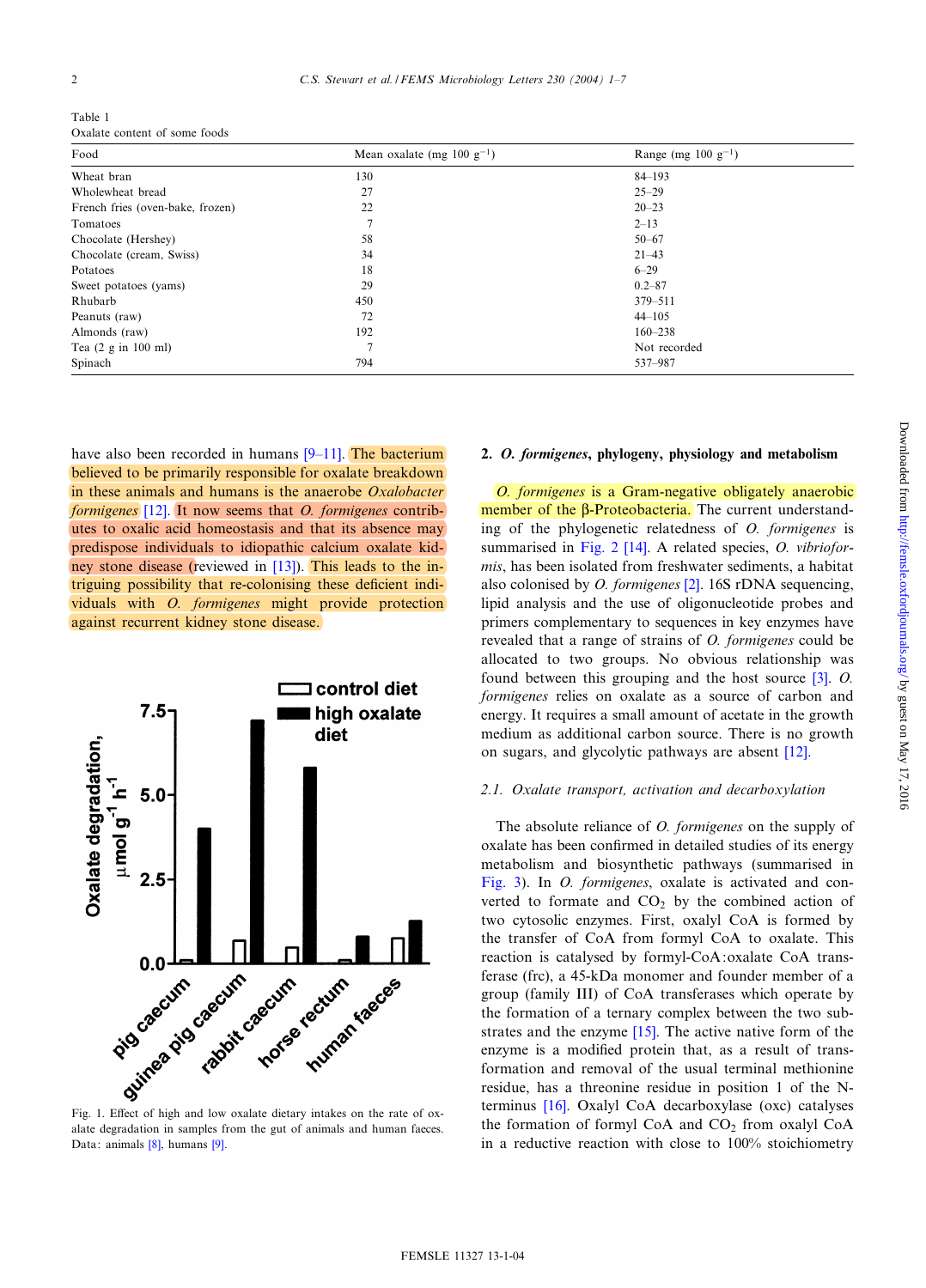<span id="page-2-0"></span>

Fig. 2. Phylogenetic tree based on analysis of 16S rDNA showing O. formigenes, selected members of the  $\beta$ -Proteobacteria and Desulfovibrio desulfuricans of the 8-Proteobacteria. Bootstrap values (expressed as percentages of 1000 replications) are shown at branch points. The scale bar represents ge-netic distance (10 substitutions per 100 nucleotides). Reproduced from [\[14\]](#page-5-0) with the permission of Bergey's Manual Trust.

[\(Fig. 3](#page-3-0)). This enzyme accounts for around 10% of the soluble protein of the cell and in cultures of O. formigenes it exists as a four-subunit tetramer of molecular mass around 265 kDa. Thiamine pyrophosphate (TPP) is required, and  $Mg^{2+}$  is stimulatory [\[17\]](#page-5-0). When oxc is overexpressed in Escherichia coli, the enzyme forms homodimers spontaneously. A putative TPP binding motif common to TPP binding enzymes had been identified around 100 amino acids upstream of the C-terminus [\[18\].](#page-5-0) Although the actions of frc and oxc are linked and are co-ordinated by the cell, the genes  $\beta$  frc and oxc are not part of a polycistronic operon. They have independent promoter regions and termination sequences and are located several kilobases apart on the chromosome  $[16]$ .

The decarboxylation of oxalyl CoA consumes a proton. O. formigenes operates an 'indirect' proton pump by linking this reaction to the electrogenic exchange of oxalate<sup>2-</sup> and formate<sup>1-</sup>. The oxalate<sup>2-</sup>:formate<sup>1-</sup> antiport carrier of O. formigenes is the integral membrane protein OxlT [\[19\].](#page-5-0) Purification and reconstitution of OxlT in proteoliposomes has revealed that it is a secondary carrier that mediates oxalate:formate exchange without a requirement for energy, and that it catalyses a high velocity of transport [\[20\].](#page-5-0) Allowing for inactivation during purification and the difficulty of sustaining initial rate conditions, Ruan et al. [\[20\]](#page-5-0) calculated that their measured turnover number of around 420 s<sup>-1</sup> probably corresponds to a value of at least  $1000 s<sup>-1</sup>$  for the native protein. The binding of oxalate to OxlT provides energy that is considered to stabilise the substrate:transporter complex [\[21\]](#page-5-0). OxlT comprises as much as  $10\%$  of the membrane protein of O. formigenes, potentially providing hundreds of thousands of copies per cell. This, combined with the high turnover number, renders *O. formigenes* essentially 'transparent' to oxalate [\[20\]](#page-5-0). When overexpressed in E. coli the protein contains 418 amino acids with a predicted molecular mass of 44.1 kDa [\[22\]](#page-5-0).

Studies of the structure and molecular architecture of OxlT have revealed the presence of 12 transmembrane  $\alpha$ helical segments with the C- and N-terminal regions located on the cytoplasmic side. Electron crystallographic analysis suggests the presence, in each molecule, of a central cavity presumed to be part of the oxalate transport pathway [\[23\]](#page-5-0). Hirai et al. [\[24\]](#page-5-0) suggested that the symmetrical conformation of OxlT which was consistent with their analysis might be an intermediate between asymmet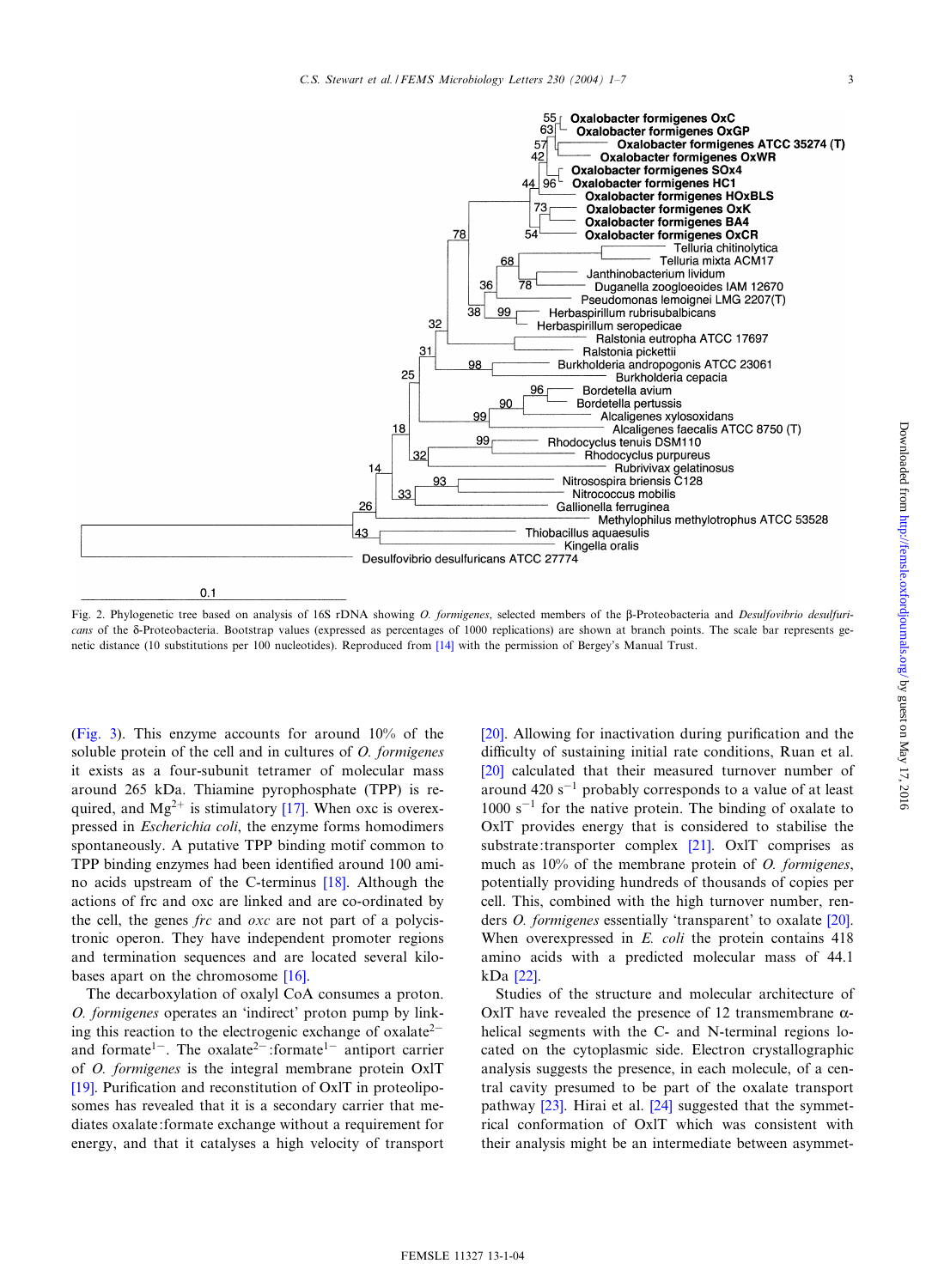<span id="page-3-0"></span>ric conformations which would allow preferential accessibility of the transporter from one side of the membrane or the other.

#### 2.2. Measurement of proton motive force

Rapid oxalate<sup>2-</sup>:formate<sup>1-</sup> exchange, via OxlT, generates the proton motive force  $(\Delta p)$  for energy conservation [\[20,25\].](#page-5-0) The transmembrane electrical potential  $(\Delta \psi)$  was found to be quantitatively the main component of the proton motive force measured in non-growing cells of O. formigenes energised by the presence of 20 mM oxalate [\[25\].](#page-5-0) At external pH 7.0 for example, the  $\Delta \psi$  contributed around  $-80$  mV of the approx.  $-100$  mV  $\Delta p$ ; the  $\Delta p$ H was 0.35 (internal alkaline). During changes in external pH between pH 5.0 and 8.0, the internal pH of energised, non-growing cells of O. formigenes appeared to be more regulated than that of acid-tolerant anaerobes such as lactobacilli, but less regulated than in E. coli. The generation of  $\Delta \psi$  by O. formigenes was inhibited by the protonophore CCCD but not by the  $Na<sup>+</sup>$  ionophore monensin, supporting the view that in this bacterium energy is conserved in a proton, rather than a sodium ion, gradient. The optimum pH for oxalate degradation (measured by proton con-sumption) by cell-free extracts was 6.4 [\[25\].](#page-5-0)

The  $\Delta p$  is assumed to support ATP synthesis via the action of a putative  $F_0F_1$  ATPase. This enzyme would have ATP synthesis as its main function, rather than the extrusion of protons at the expense of ATP, a common reaction in many anaerobes. In this respect, Ruan et al. [\[20\]](#page-5-0) drew a functional comparison with the ATPases of some methanol-utilising methanogens, which also serve to generate ATP.

#### 2.3. Biosynthetic pathways

Oxalate carbon enters common bacterial biosynthetic pathways following reduction to 3-phosphoglycerate by the glycerate pathway [\[26\]](#page-5-0) (Fig. 3). The origin of the reducing equivalents needed for the reductive reactions remains unclear. Although cells extracts of O. formigenes reduced viologen dye in the presence (but not the absence) of formate, NAD(P)-linked formate dehydrogenase activity was not detected.

When cells were grown to early exponential phase in non-labelled medium, then washed and grown for 0.5 generations in medium containing labelled substrates, around 55% of the cell carbon of O. formigenes was found to be derived from isotopically labelled oxalate. This probably underestimates the incorporation of oxalate into biosynthetic pathways, due to the relatively large amount of cell carbon present before exposure to labelled substrates. In the same experiments, acetate provided between 6% and 10% of cell carbon and carbonate was also used. Enzymes involved in  $\alpha$ -ketoglutarate production were detected [\[27\]](#page-5-0). The labelling patterns of cell amino acids determined by



Fig. 3. Principal steps in the pathways of oxalate metabolism to formate and 3-phosphoglycerate in O. formigenes. Around 99% of C from oxalate is converted to formate and  $CO<sub>2</sub>$ . Energy is conserved from the electrogenic exchange, by the carrier OxlT, of oxalate<sup>2-</sup> (IN) and formate<sup>1-</sup> (OUT). Oxalate C enters biosynthetic pathways via 3-phosphoglycerate. Each mole of tartronic semialdehyde is formed by the condensation of 2 moles of glyoxylate.

nuclear magnetic resonance were consistent with their derivation from central precursor metabolites, including pyruvate, phosphoenolpyruvate, oxaloacetate,  $\alpha$ -ketoglutarate and 3-phosphoglycerate. Thus, for example, the labelling of glutamate family amino acids was consistent with glutamate production from oxaloacetate plus acetate via  $\alpha$ -ketoglutarate. Glutamate labelling was consistent with the presence of a citrate synthase sharing the stereospecificity of the enzyme present in yeast, rather than that found in *Clostridium kluyveri* [\[28\].](#page-6-0) C1 of isoleucine was labelled by both oxalate and carbonate, suggesting either the presence of an additional pathway or the occurrence of exchange reactions. Carbon from both acetate and oxalate appears in leucine, supporting the operation of the isopropylmalate pathway. About 60% of acetate carbon was recovered as C2 units in proline, arginine, glutamate and leucine, and single methyl or carboxy carbons were found in other amino acids. In the latter cases, acetate C was always accompanied by oxalate C, suggesting some rearrangement ('scrambling') of label between intermediates common to oxalate and acetate [\[27\].](#page-5-0)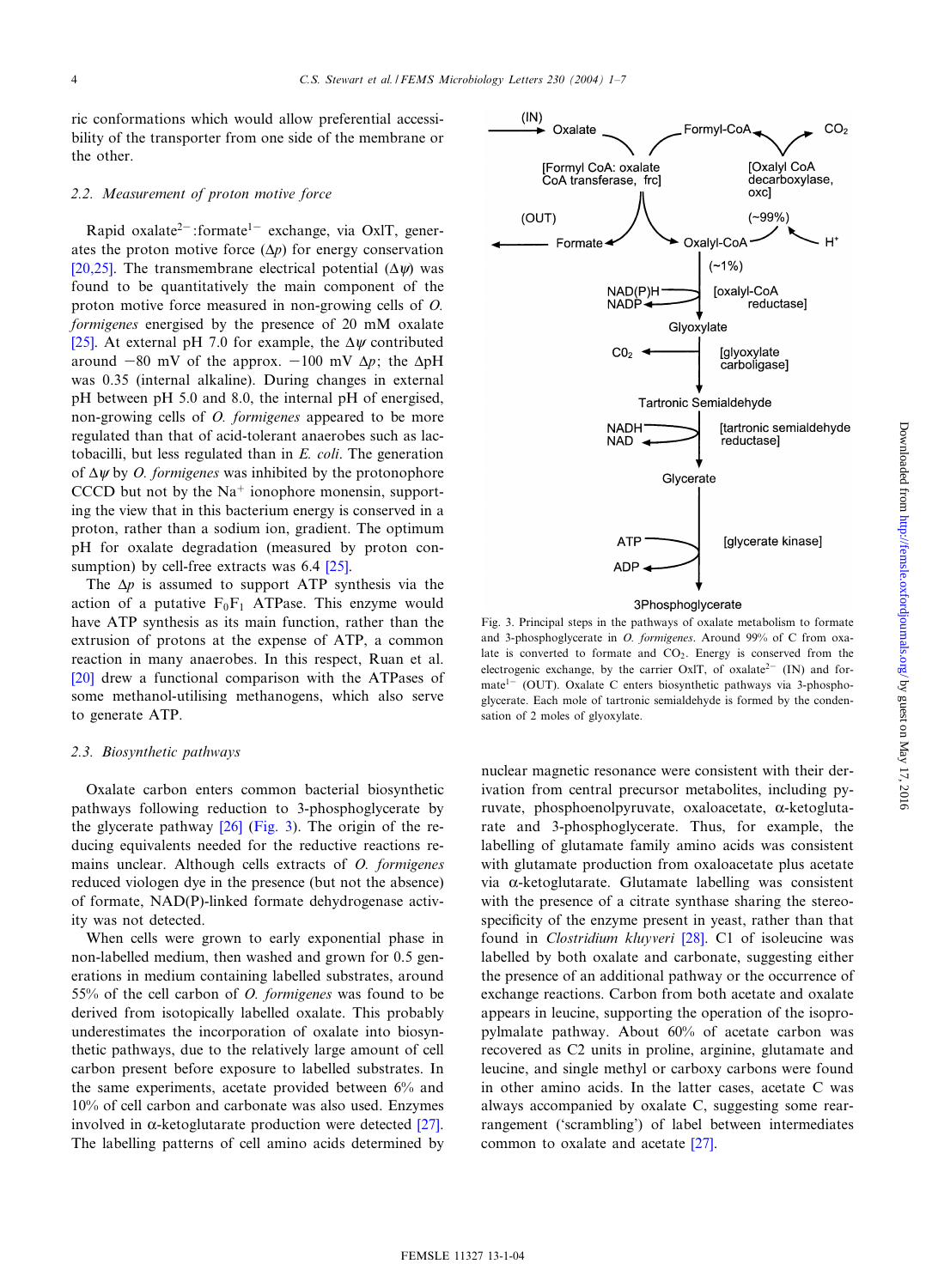# 3. Factors influencing carriage of  $O.$  formigenes

Sidhu et al. <a>[\[29\]](#page-6-0)</a> used genus- and group-specific oligonucleotide sequences corresponding to homologous regions in the  $\alpha x c$  gene to study the natural colonisation of the human gut by *O. formigenes*. Children in the Ukraine were selected because of their limited prior exposure to therapeutic antibiotics and other drugs. It was revealed that faeces from the newborn and from infants less than 9 months old lacked *O. formigenes*. The bacterium began to be detected in the faeces when the children started to crawl. Almost all children between 6 and 8 years old were colonised, but the rate of colonisation declined in older children, to around that found in the adult population (around  $70\%$ ). Other reports confirm this adult prevalence in other parts of the world  $[30]$ . Why some of the older children in the Ukraine, and a substantial minority of the adult population worldwide, lack O. formigenes is not clear. However, it has been shown that health status can affect colonisation markedly. Faeces from individuals with inflammatory bowel disease, Crohn's disease, and from patients who have undergone jejunoileal bypass surgery, often show little or no oxalate-degrading activity. These individuals carry an increased risk of hyperoxaluria [\[2\]](#page-5-0). Cystic fibrosis (CF) patients have low rates of colonisation with  $O$ . formigenes  $[31]$  and many of these patients are hyperoxaluric. The incidence of kidney stone formation in CF patients is around 20-fold higher than that in the general population. The causative links between hyperoxaluria and specific diseases are not fully understood. In some cases, accompanying diarrhoea might prevent the maintenance of a fully functioning colonic microbiota; increased concentrations of bile salts may also have a role [\[11\]](#page-5-0). The most credible hypothesis is that the loss of Oxalobacter is the consequence of a common treatment, the therapeutic use of antibiotics [\[31\].](#page-6-0) If this is true, then in the future we might expect to reveal new links between specific diseases and hyperoxaluria, resulting from the use of particular antibiotic therapies. For example, clarithromycin, commonly used in the treatment of Helicobacter pylori, is among the antibiotics to which some human strains of O. formigenes are sensitive [\[32\]](#page-6-0). If it can be demonstrated that antibiotic therapy contributes to the loss of such an important symbiotic bacterium, then we should reconsider the freedom with which these compounds are used [\[33\]](#page-6-0), or consider the use of replacement therapy.

## 4. Therapeutic potential of O. formigenes

The hypothesised role of O. formigenes in oxalate homeostasis in humans suggests that this bacterium may have application as a probiotic. In humans, its ecological niche is in the colon; thus it is unlikely to have any impact on soluble oxalate that may be readily absorbed by the small intestine. However, its contribution to the degradation of colonic oxalate may be vitally important. Support for this concept comes from the observation that an intact colon is required for enteric hyperoxaluria to develop. Removal of the entire colon eliminates the condition. The nearly complete absence of *O. formigenes* in inflammatory bowel disease patients, the classic condition that predisposes to enteric hyperoxaluria, further supports this hypothesis [\[34\].](#page-6-0) Secondly, it has been demonstrated in rats that there is bi-directional flux of oxalate across the colonic epithelium  $[35]$ . If confirmed in man, this could provide an opportunity for reducing hyperoxalaemia and hence hyperoxaluria.

The potential for such manipulation has been investigated in animal and fermentor models and in an experiment with human volunteers. O. formigenes is found in the large bowel (but not the small intestine) of wild rats but many strains of laboratory rats lack this bacterium; these animals thus provide a convenient means of investigating the effect of colonisation on oxalate metabolism  $[36]$ . Strains of O. formigenes from pigs, guinea pigs, wild rats and humans were able to colonise the caecum of laboratory rats, but a rumen strain failed to do so [\[37\].](#page-6-0) The administration of O. formigenes reversed hyperoxaluria which had been induced in laboratory rats by feeding diets rich in oxalate. The establishment of O. formigenes in the treated rats was, however, transient. Five to 10 days after the oxalate supplement was withdrawn, the faecal population of O. formigenes had declined to a level which was undetectable by polymerase chain reaction [\[38\]](#page-6-0).

Inoculation with O. formigenes (of either rumen or human origin) also established oxalate-degrading activity in continuous-flow incubations of mixed human faecal bacteria. The oral ingestion of biomass of O. formigenes restored faecal oxalate-degrading activity to two adult human volunteers who previously lacked this activity [\[32\]](#page-6-0). Co-administration of O. formigenes and an oxalate supplement was shown to decrease oxalate excretion. Most encouragingly, the O. formigenes biomass used to colonise these individuals was 1 g (wet weight) of cells which had been stored at  $-20^{\circ}$ C before use and which was administered in a sandwich meal. The sensitivity to oxygen of the strain [\[32\]](#page-6-0) did not prevent its use as a probiotic. A clinical trial designed to evaluate whether the ingestion of O. formigenes can reduce urinary oxalate in a larger number of individuals is in progress.

# 5. Conclusions

The concept of probiosis remains controversial. Berg [\[39\],](#page-6-0) whilst supporting the probiotic concept, argued for rigorous investigation of the ecological principles operating in the digestive tract to validate the ecological basis of probiosis. At present, probiotics for human use are mostly incorporated into fermented foods such as yoghurt or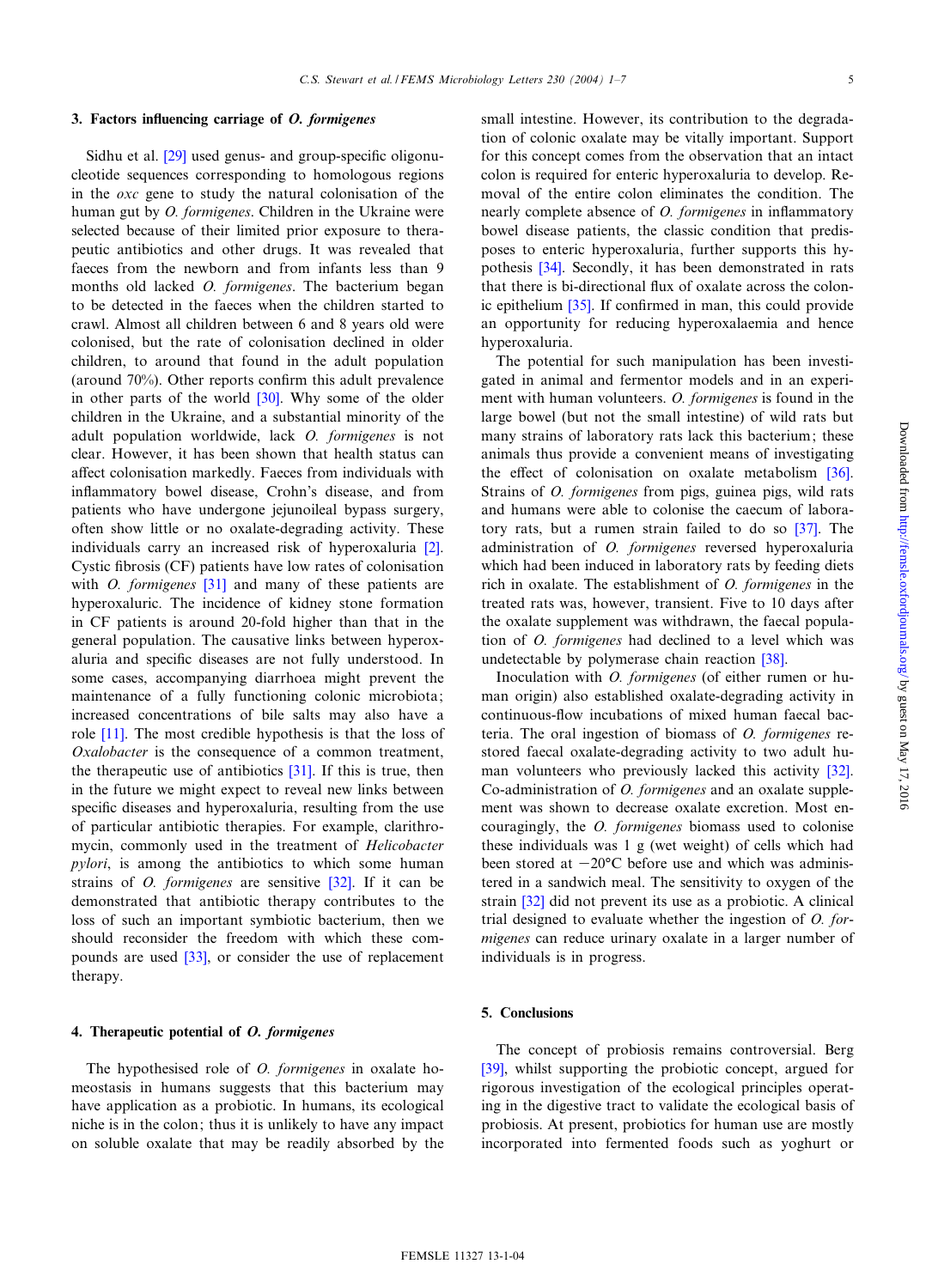<span id="page-5-0"></span>health drinks and are consumed by many individuals who do not have any specific disease or malfunction. It is becoming clear that colonic anaerobes make a vital contribution to post-natal development and function in many different ways (reviewed in  $[40]$ ). In future, the knowledge of which functions are performed by the different species of colonic bacteria should help us to target individuals lacking key bacteria and to provide therapy which could be administered under medically supervised conditions.

The degradation of toxic compounds has been shown to provide ecological niches which support specialised populations of anaerobic bacteria in the gut. Examples other than O. formigenes include the rumen mimosine degrader Synergistes jonesii and nitropropanol-degrading bacteria (reviewed in  $[41]$ ). Oxalate degradation seems to offer an ecological niche in the human colonic ecosystem as well as in the gut of animals. Such a niche should offer an excellent opportunity for the use of probiotic preparations of Oxalobacter for replacement therapy [\[42\].](#page-6-0) Further investigation of the role of Oxalobacter is needed, particularly in relation to incidence of other diseases and the suggested link between the use of antibiotics and loss of this bacterium. Quantitative molecular methods [\[43\]](#page-6-0) will aid these investigations. It also remains unclear whether or not other bacterial species also contribute to oxalate degradation in the gut  $[44, 45]$ . The target of alleviating suffering from recurrent renal colic, a very painful and economically significant condition, renders continued detailed scrutiny of microbial intestinal oxalate degradation a worthy endeavour.

## Acknowledgements

The Rowett Research Institute is funded by the Scottish Executive Environment and Rural Affairs Department. We thank Ross Holmes for access to data and Milton J. Allison for his generous help and guidance and for his pioneering endeavour.

#### References

- [1] Harborne, J.B., Baxter, H. and Moss, G.P. (1996) Dictionary of Plant Toxins, p. 1049. John Wiley, Chichester.
- [2] Allison, M.J., Daniel, S.L. and Cornick, N.A. (1995) Oxalate degrading bacteria. In: Calcium Oxalate in Biological Systems (Khan, R., Ed.), pp. 131^168. CRC Press, Boca Raton, FL.
- [3] Sidhu, H., Allison, M.J. and Peck, A.B. (1997) Identification and classification of *Oxalobacter formigenes* strains by using oligonucleotide probes and primers. J. Clin. Microbiol. 35, 350–353.
- [4] Holmes, R.P. and Assimos, D.G. (1998) Glyoxylate synthesis and its modulation and influence on oxalate synthesis. J. Urol. 160, 1617-1624.
- [5] Holmes, R.P. and Kennedy, M. (2000) Estimation of the oxalate content of foods and daily oxalate intake. Kidney Int. 57, 1662-1667.
- [6] Holmes, R.P., Goodman, H.O. and Assimos, D.G. (2001) Contribution of dietary oxalate to urinary oxalate excretion. Kidney Int. 59, 270^276.
- [7] Honow, R. and Hesse, A. (2002) Comparison of extraction methods for the determination of soluble and total oxalate in foods by HPLCenzyme reactor. Food Chem. 78, 511-521.
- [8] Allison, M.J. and Cook, H.M. (1981) Oxalate degradation by microbes of the large bowel of herbivores: the effect of dietary oxalate. Science 212, 675-676.
- [9] Allison, M.J., Cook, H.M., Milne, D.B., Gallagher, S. and Clayman, R.V. (1986) Oxalate degradation by gastrointestinal bacteria from humans. J. Nutr. 116, 455-460.
- [10] Goldkind, L., Cave, D.R., Jaffin, B., Bliss, C.M. and Allison, M.J. (1986) Bacterial oxalate metabolism in the human colon: a possible factor in enteric hyperoxaluria. Gastroenterology 90, 1431.
- [11] Argenzio, R.A., Liacos, J.A. and Allison, M.J. (1988) Intestinal oxalate-degrading bacteria reduce oxalate absorption and toxicity in guinea-pigs. J. Nutr. 118, 787^792.
- [12] Allison, M.J., Dawson, K.A., Mayberry, W.R. and Foss, J.G. (1985) Oxalobacter formigenes gen. nov. sp. nov.: oxalate degrading anaerobes that inhabit the gastrointestinal tract. Arch. Microbiol. 141, 1^7.
- [13] Troxel, S.A., Sidhu, H., Kaul, P. and Low, R.K. (2003) Intestinal Oxalobacter formigenes colonization in calcium oxalate stone formers and its relation to urinary oxalate. J. Endourol. 17, 173-176.
- [14] Allison, M.J., MacGregor, B.J., Sharp, R. and Stahl, D.A. (2004) Oxalobacter. In: Bergeys Manual of Systematic Bacteriology, 2nd edn., Volume 2 (Brenner, Krieg, Staley and Garrity, Eds.). Springer Verlag, New York (in press).
- [15] Heider, J. (2001) A new family of CoA-transferases. FEBS Lett. 509, 345^349.
- [16] Sidhu, H., Ogden, S.D., Lung, H.Y., Luttge, B.G. and Peck, A.B. (1997) Molecular cloning, DNA sequence and gene expression of the formyl-CoA transferase gene, frc, from the bacterium, Oxalobacter formigenes. J. Bacteriol. 179, 3378-3381.
- [17] Baetz, A.L. and Allison, M.J. (1989) Purification and characterization of oxalyl-coenzyme-A decarboxylase from Oxalobacter formigenes. J. Bacteriol. 171, 2605-2608.
- [18] Lung, H.Y., Baetz, A.L. and Peck, A.B. (1994) Molecular cloning, DNA sequence and gene expression of the oxalyl-CoA decarboxylase oxc gene, from the bacterium Oxalobacter formigenes. J. Bacteriol. 176, 2468-2472.
- [19] Anantharam, V., Allison, M.J. and Maloney, P.C. (1989) Oxalate: formate exchange; the basis for energy coupling in Oxalobacter. J. Biol. Chem. 264, 7244^7250.
- [20] Ruan, Z.S., Anantharam, V., Crawford, I.T., Ambudkar, S.V., Rhee, S.Y., Allison, M.J. and Maloney, P.C. (1992) Identification, purification, and reconstitution of OxlT, the oxalate^formate antiport protein of Oxalobacter formigenes. J. Biol. Chem. 267, 10537-10543.
- [21] Maloney, P.C., Anantharam, V. and Allison, M.J. (1992) Measurement of the substrate dissociation-constant of a solubilized membrane carrier-substrate stabilization of Oxlt, the anion-exchange protein of Oxalobacter formigenes. J. Biol. Chem. 267, 10531-10536.
- [22] Abe, K., Ruan, Z-S. and Maloney, P.C. (1996) Cloning, sequencing and expression in Escherichia coli of OxlT, the oxalate:formate exchange protein of Oxalobacter formigenes. J. Biol. Chem. 271, 6789-6793.
- [23] Heymann, J.A.W., Sarker, R., Hirai, T., Shi, D., Milne, J.L.S., Maloney, P.C. and Subraman, S. (2001) Projection structure and molecular architecture of OxlT, a bacterial membrane transporter. EMBO J. 20, 4408^4413.
- [24] Hirai, T., Heymann, J.A.W., Shi, D., Sarker, R., Maloney, P.C. and Subramanian, S. (2002) Three-dimensional structure of a bacterial oxalate transporter. Nat. Struct. Biol. 9, 597-600.
- [25] Kuhner, C.H., Hartman, P.A. and Allison, M.J. (1996) Generation of a proton motive force by the anaerobic oxalate-degrading anaerobe, Oxalobacter formigenes. Appl. Environ. Microbiol. 62, 2494^2500.
- [26] Cornick, N.A. and Allison, M.J. (1996) Anabolic incorporation of oxalate by Oxalobacter formigenes. Appl. Environ. Microbiol. 62, 3011^3013.
- [27] Cornick, N.A. and Allison, M.J. (1996) Assimilation of oxalate, ace-